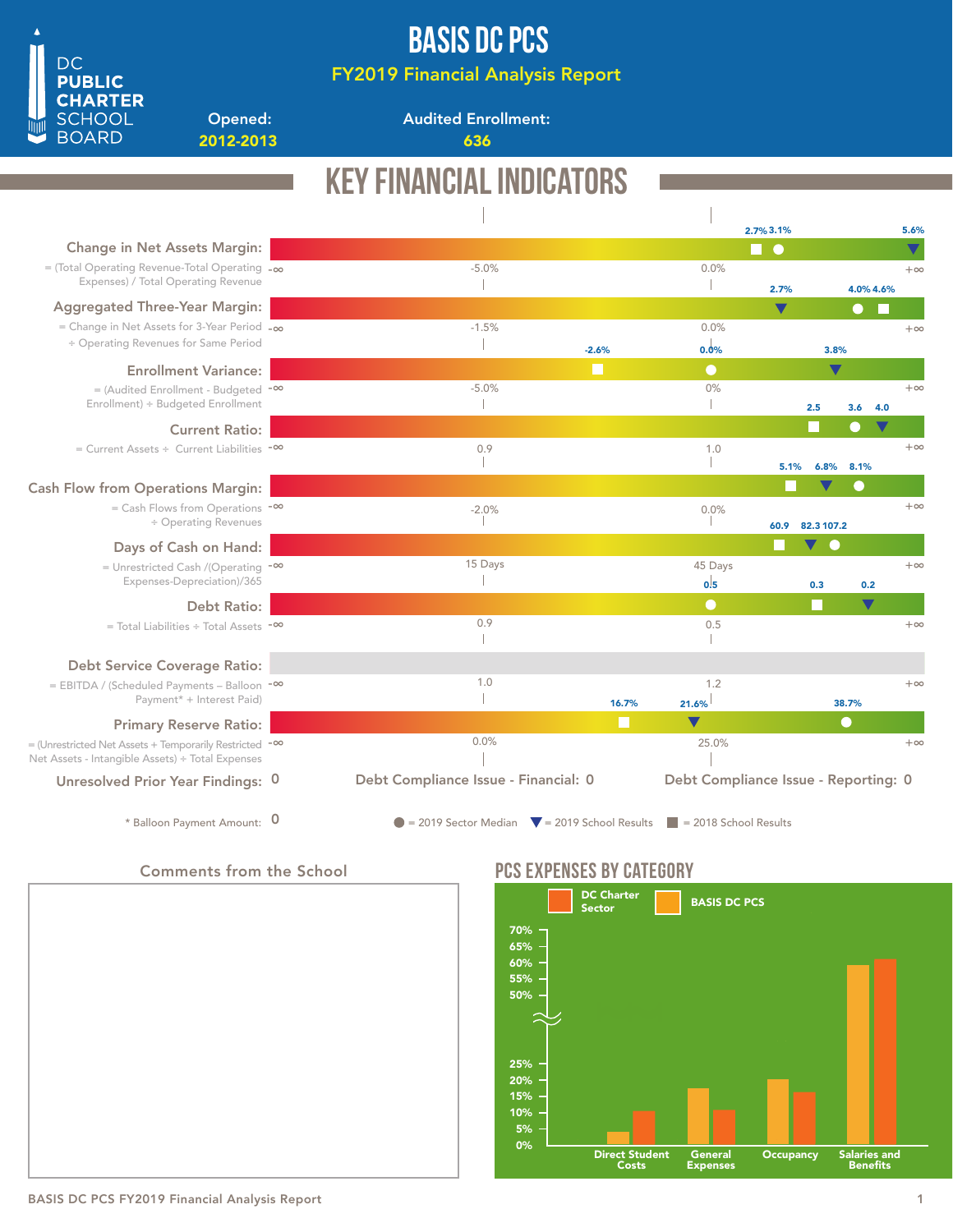## BASIS DC PCS FY2019 Financial Analysis Report

# Financial position FINANCIAL ACTIVITIES

|                            | 2019        | 2018        |
|----------------------------|-------------|-------------|
| <b>Total Assets</b>        | \$2,792,698 | \$2,344,385 |
| <b>Current Assets</b>      | \$2,372,794 | \$1,860,906 |
| <b>Total Liabilities</b>   | \$589,103   | \$742,133   |
| <b>Current Liabilities</b> | \$589,103   | \$742,133   |
| <b>Net Asset Position</b>  | \$2,203,595 | \$1,602,252 |

|                                             | 2019         | 2018        |
|---------------------------------------------|--------------|-------------|
| <b>Revenues and Support</b>                 | \$10,807,145 | \$9,878,939 |
| <b>Expenses</b>                             | \$10,205,802 | \$9,612,152 |
| <b>Non-operating Revenues</b><br>(Expenses) | \$0          | <b>SO</b>   |
| <b>Surplus (Deficit)</b>                    | \$601,343    | \$266,787   |

|                                                                                                                                       | 2019 | 2018 |
|---------------------------------------------------------------------------------------------------------------------------------------|------|------|
| Qualified/Modified/Adverse Opinion<br>on the Financial Statements                                                                     | No   | No   |
| <b>Material Weakness in Internal</b><br><b>Control over Financial</b><br><b>Reporting (GAS)</b>                                       | No   | No   |
| <b>Non-compliance Material to the</b><br><b>Financial Statements (GAS)</b>                                                            | No   | No   |
| <b>Modified Opinion on Major Federal</b><br><b>Award Programs (Uniform Guidance)</b>                                                  | No   | No   |
| <b>Material Weaknesses in the Internal</b><br><b>Control over Compliance with Major</b><br><b>Federal Programs (Uniform Guidance)</b> | No   | No   |
| <b>Findings and Questioned Costs</b>                                                                                                  | 0    | 0    |
| <b>Going-Concern Issue</b>                                                                                                            | No   | No   |

# AUDIT FINDINGS **Findings Findings Finding Strumpt Findings Findings Findings Finding Strumpt Party Revenues/Expenses per Student**

|                                                                 | 2019     | 2018     | 2019 Sector<br><b>Median</b> |
|-----------------------------------------------------------------|----------|----------|------------------------------|
| <b>DC Funding</b><br>per Student                                | \$15,933 | \$15,527 | \$19,863                     |
| <b>Grants and</b><br><b>Contributions</b><br><b>Per Student</b> | \$316    | \$257    | \$346                        |
| <b>Total Revenues</b><br>per Student                            | \$16,992 | \$16,575 | \$23,270                     |
| <b>Expenses per</b><br><b>Student</b>                           | \$16,047 | \$16,128 | \$22,981                     |

# PCSB OBSERVATIONS

The school had a strong financial position. The school improved on all financial metrics. Liquidity measures improved significantly: days of cash on hand (from 60.9 last year to 82.3), current ratio (2.5 to 4.0) and cash flow from operations margin (5.1% to 6.8%). These are signs of a school's ability to meet any unexpected expenses and focus on education. The school continued to grow primary reserves to 21.6%.

### Property Lease:

BASIS DC entered into a lease agreement on February 29, 2012, with BASIS Charter Schools for the school facility on Eighth St. that expires in 2042. Rent expense related to this lease for the year ended June 30, 2019, was \$1.8M.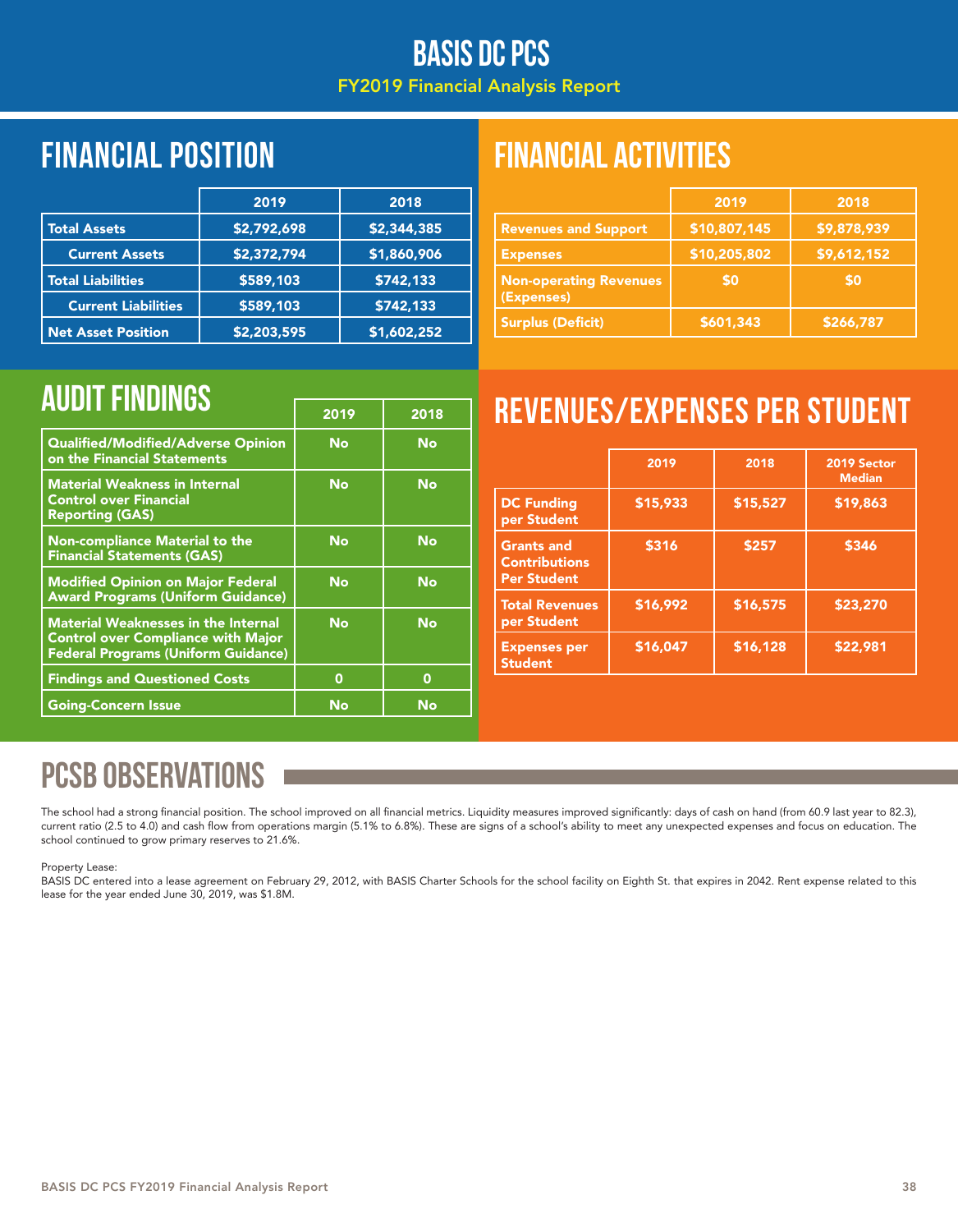| <b>School Name</b>                                                     | <b>FY19 Revenues</b>    | <b>FY19 Operating</b><br><b>Result</b> |
|------------------------------------------------------------------------|-------------------------|----------------------------------------|
| <b>BASIS DC PCS</b>                                                    | \$10,807,145            | \$601,343                              |
| <b>Management Organization ("MO") /</b><br><b>Related Party ("RP")</b> | <b>MO/RP Tax Status</b> |                                        |
| BASIS Educational Group (d.b.a. BASIS.ed)                              | For Profit              |                                        |
| <b>Highest Paid Employee / Head of MO</b><br>/ RP                      | <b>Title</b>            | <b>Total Compensation</b>              |
| Peter Bezanson                                                         | <b>CEO</b>              | Unknown                                |
| <b>Services Provided</b>                                               | <b>FY19 Payment</b>     | % of School Revenue                    |
| Management and School Development Fee                                  | \$1,297,447             | 12.01%                                 |
| <b>Leased Employee Related Costs</b>                                   | \$5,850,150             | 54.13%                                 |
|                                                                        |                         |                                        |
| <b>Total</b>                                                           | \$7,147,597             | 66.14%                                 |

## DC PCSB Comments

BASIS Education Group (BASIS ed.), a for-profit organization that provides comprehensive educational and support services to charter and independent schools, is the school's management organization. The board chairperson of BASIS DC is also the board chairperson of BASIS Schools, Inc. In addition, two of the BASIS DC board members serve together in a business capacity with a separate and unrelated notfor-profit 501(c)(3) corporation. As of June 30,

2019 and June 30, 2018, \$3,879 and \$53,662, respectively, was payable to BASIS.ed for management fees.

In addition, \$288,776 and \$287,209, respectively, was payable to BASIS.ed for accrued leased employee wages and benefits. Management fees for 2019 totaled \$1.0M .

In FY 2019, the school made payments to BASIS.ed in the amount of \$1.2MM and \$5.8MM for management fees and wages and benefits.

### School Comments